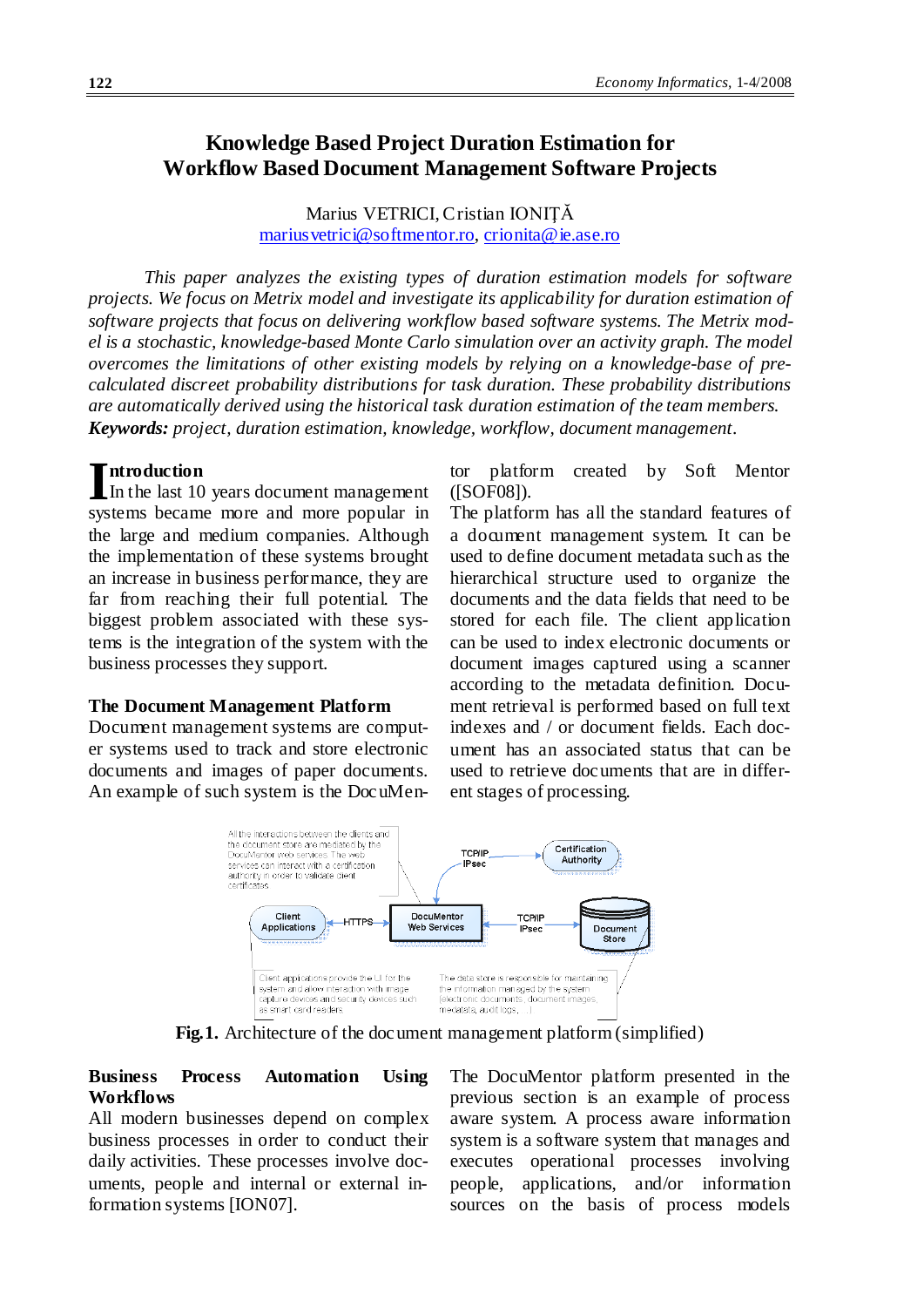([DUM05]). These models are typically instantiated multiple times and every instance is handled in a predefined way (possibly with variations).

One way to model business processes is using workflows. A workflow is a series of related interactions between computer systems or between people and computer systems. These processes modeled using workflows are executed using a workflow management system (WFMS). A WFMS is a software component that takes as input a formal description of business processes and maintains the state of a business processes executions, thereby delegating activities amongst people and applications.

# **Document Management System Implementation**

The implementation of DocuMentor system for a specific client is a software development project in itself. That is because tailoring the document management platform to specific business needs involves several stages, like designing DocuMentor workflows according to company business processes, building electronic forms for data input and designing reports for data analysis and report. Even though we only customize the doc ument management platform, the business demands can vary a lot both in size and complexity and thus, the software project too.

The grand majority of software development projects are known to be late and over the budget. Most of them hit schedule and budget overruns of 25% to 100% and sometimes even more [CHO07], [CHA06], [ROB01], [MCC96].

In order for the doc ument management system implementation to be profitable for the end client, two criteria must be met:

a) The project should be delivered at the deadline.

b) The project should be delivered within budget.

This paper focuses on optimizing the estimation of the deadline of the project. The prerequisite for defining an accurate project delivery date is a precise estimation of the project duration.

# **The classification of duration estimation models**

The range of duration estimation techniques and methods significantly broadened its coverage in the last years so that now we have sophisticated mathematical and statistical models and even expert system based estimation mode ls.

Figure 2 depicts the classification of existing mod els [TEM07 ]:



**Fig.2.** The classification of duration estimation models and techniques for software projects

Here under we generalize existing duration estimation methods for software projects together with their pros and cons:

• **Expertise-based methods**: These are the most flexible methods that can be easily adapted from project to project in order to enhance the quality of duration estimations. Meanwhile, they are too subjective. Depend on the experience of the experts in question.

• **Learning-oriented techniques**: Are based on real life examples that have been previously executed. Unfortunately the necessity to identify the key-variables is a daunting, time-consuming task because of the specifics of every project.

• **Algorithmic methods**: These methods are able to refine their estimates on subsequent iterative algorithm execution. Can be easily adapted to the variations of the input values. Unfortunately the estimations can have a very low quality when the input data has not been properly validated and calibrated.

• **Mathematical-statistical models**: Are easy to develop and have a very good academic background. Still these models need a large set of historical data.

• **Hybrid methods**: Are the most efficient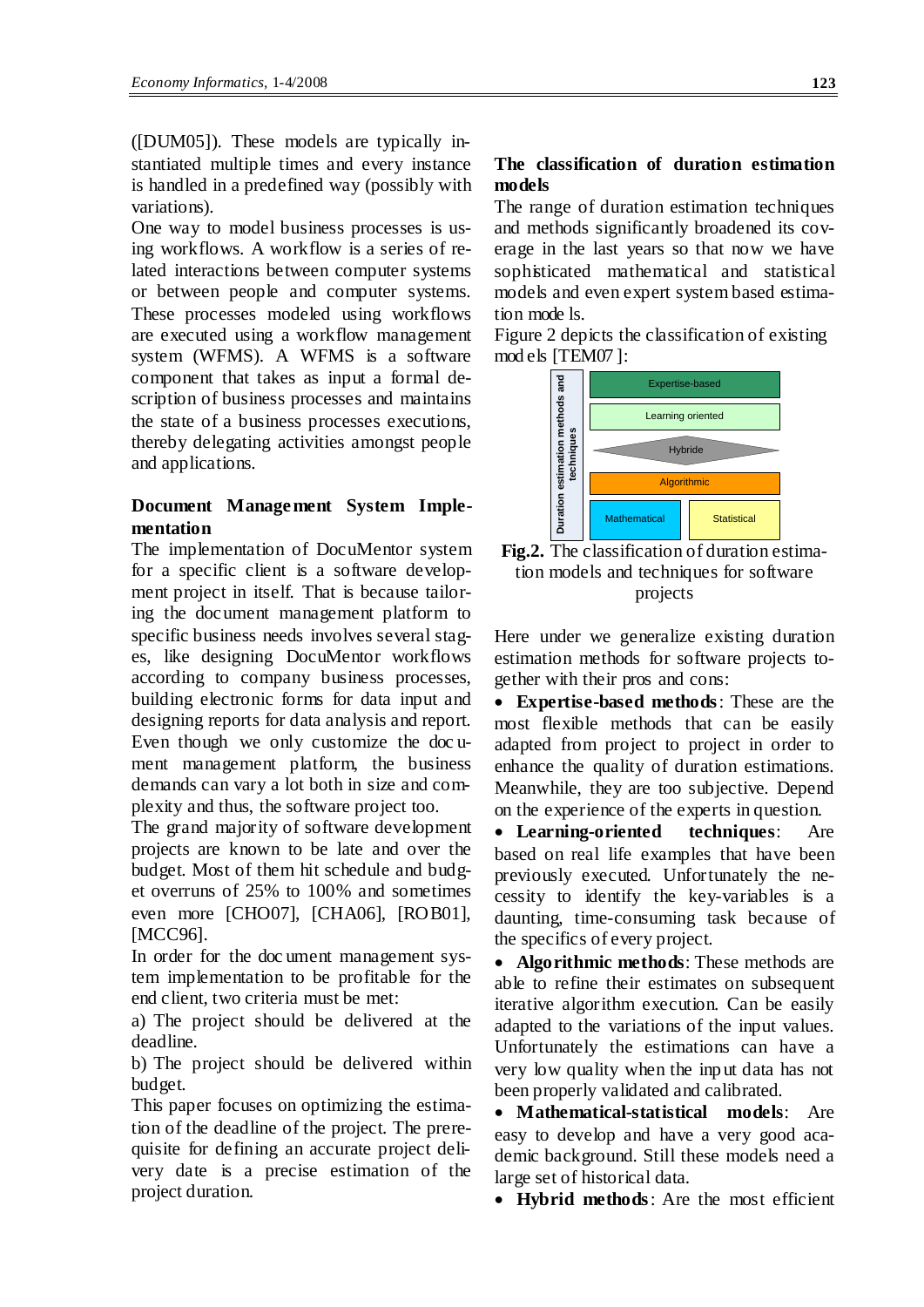by combining key aspects from all other methods. Yet these models are immature, undeveloped and lack solid formalization.

### **The Metrix model for software project duration estimation**

In order to overcome the disadvantages of the existing duration estimation models described in previous section of this paper we will used the Metrix model proposed in [VET08]. This is a knowledge based, stochastic model that addresses the project duration uncertainty by running Monte Carlo simulations over the activity graph.

The advantage of this approach is that the model produces an interval for the possible project durations and a probability distribution. Thus, one is able to know the possible project durations together with the probability that certain duration will materialize. As follows, the Metrix mode l structure and the steps it encompasses are presented in greater detail.

The knowledge-base containing the history of the duration estimations for the tasks that have already been finished represent the input data of the model. The result of running the model is a probabilistic distribution of the project duration. The steps performed are described here under:

**Step 1.** The historical task duration estimations are collected for every developer. Will be considered both current project finished tasks and the tasks finished in other projects

during the last 6 months.

**Step 2.** For every historical task duration estimation from step 1 we calculate the Estimation Accuracy Index (EAI) using the following formula:

$$
EAI = \frac{ED}{AD}(1)
$$

where: ED–estimated task duration (in hours); AD–actual, elapsed task duration.

Using the results above we calculate the discreet probability distribution for the EAI indexes for every developer part of the team.

**Step 3.** On build the activity graph using the task dependency and estimated task durations.

**Step 4.** On find the critical path through the graph and on calculate the deterministic duration of the software project.

**Step 5.** On run the Monte Carlo simulation. The following operations are performed at each stage:

a) for every task, on adjust the estimated duration with a randomly chosen EAI (using the probability distribution from step 2).

b) on recalculate the critical path method and the project duration.

On repeat the simulation between 1000 and 10000 times.

**Step 5.** We calculate the project duration frequencies obtained as a result of Monte Carlo simulation. We display the project duration probability distribution. See figure 3:



**Fig.3.** Probability distribution for project duration and project deadline

#### **Conclusion**

The first benefit of the Metrix model is that unlike classical deterministic models, which offer a single value for the estimated project duration, this model produces a probability distribution of the software project duration.

By using this approach we reduce the project uncertainty by allowing the manager to gain better control over the project duration and the associated probability of a certain duration outcome.

The second benefit of the Metrix model is